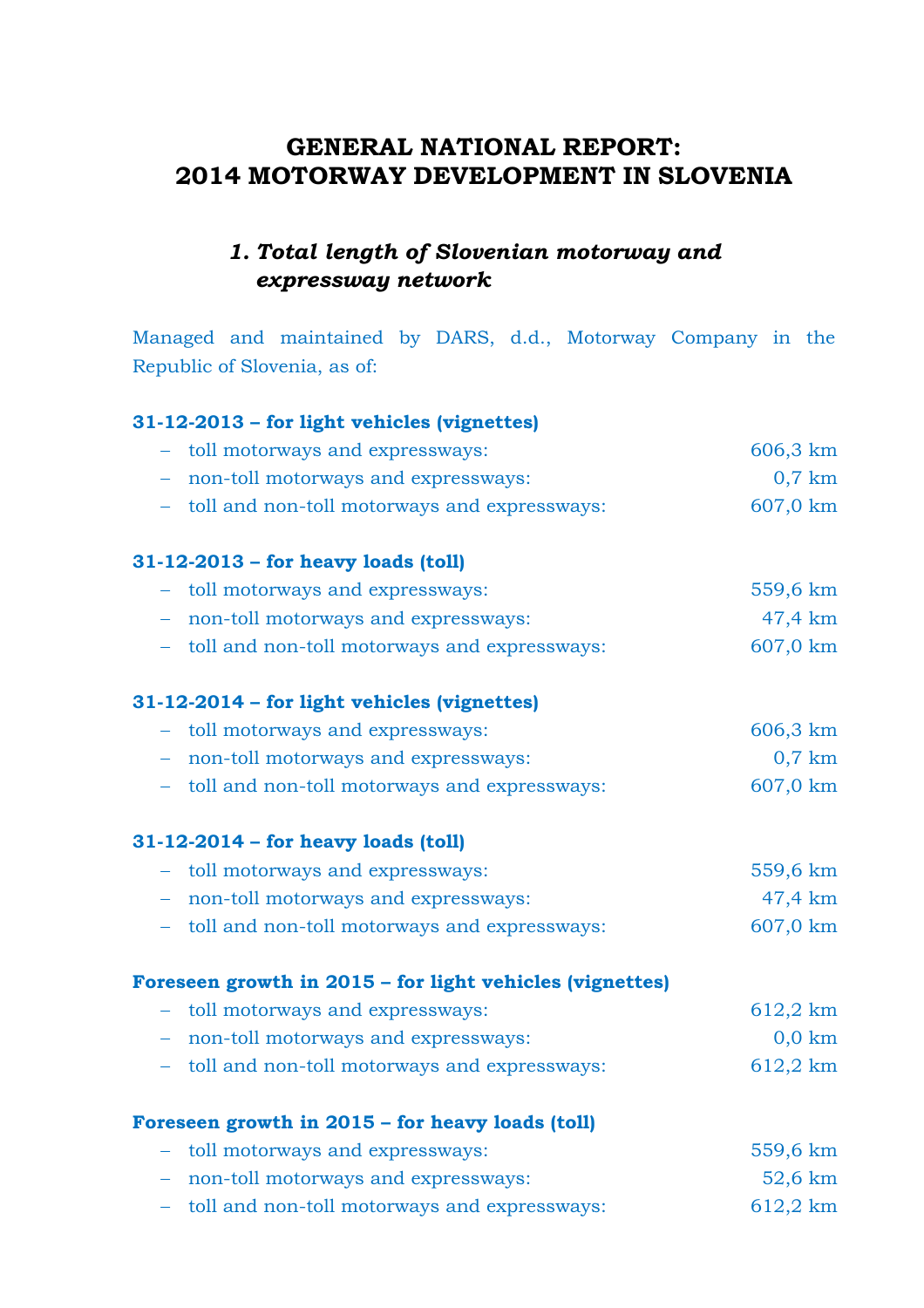# *Openings in 2014 and forecast for 2015*

## *Opening 2014* /

### *Opening 2015 – forecast*

| <b>Expressway</b>                                             | Section       | Length<br>km |
|---------------------------------------------------------------|---------------|--------------|
| $H6$ • Koper (Škocjan) – Koper<br>$(Z$ usterna) – $(Lucija)$  | Koper - Izola | 5,2          |
| <b>Total</b> (toll and non-toll motorways<br>and expressways) |               | 5,2          |

## *2. Investments in motorways*

| Year                                                     | 2014    | 2015    |  |  |
|----------------------------------------------------------|---------|---------|--|--|
|                                                          | mio EUR | mio EUR |  |  |
| Investments in construction of new<br>motorway sections* | 42,40   | 60,95   |  |  |
| <b>Investments in existing motorways</b>                 | 32,85   | 49,05   |  |  |
| <b>Total</b>                                             | 75,25   | 110,00  |  |  |

\* Value of investments doesn't include the cost of spatial documentation, land purchase and VAT.

# *Financing*

| <b>Year</b>            | 2014  | 2015  |
|------------------------|-------|-------|
| <b>Budgetary funds</b> |       |       |
| <b>European Funds</b>  | 14,3% | 11,7% |
| <b>Loans and bonds</b> | 9,9%  | 86,0% |
| Toll                   | 75,9% | 2,3%  |
| <b>Other sources</b>   | 0,0%  |       |
| <b>Total</b>           | 100 % | 100%  |

Financing doesn't include the sources of funds of spatial documentation and land purchase.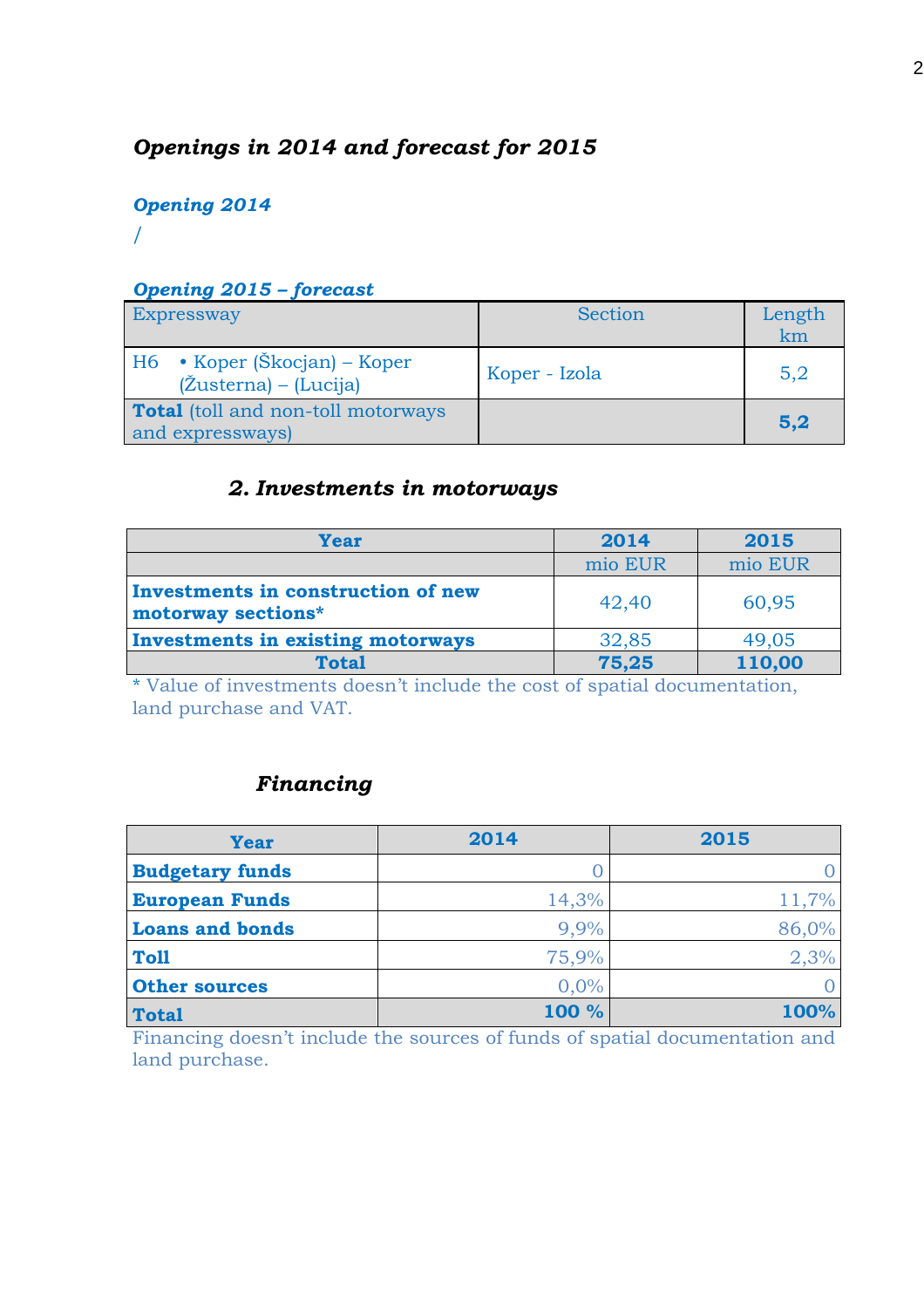|                | 2009         | 2010        | 2012<br>2011 |              | 2013         |
|----------------|--------------|-------------|--------------|--------------|--------------|
| <b>AADT</b>    | 28.547       | 28.930      | 29.181       | 28.387       | 28.054       |
| <b>Traffic</b> |              |             |              |              |              |
| growth         | 3,65%        | 1,34%       | 0,87%        | $-2,72%$     | $-1,18%$     |
| on MW          | (2009/2008)  | (2010/2009) | (2011/2010)  | (2012/2011)  | (2013/2012)  |
| network        |              |             |              |              |              |
| <b>Annual</b>  |              |             |              |              |              |
| real           |              |             |              |              |              |
| growth         | $-7,8%$      | 1,2%        | 0,6%         | $-2,5%$      | 2,2%         |
| rates of       |              |             |              |              |              |
| GDP $(% )$     |              |             |              |              |              |
| <b>GDP</b> per | $17.415 \in$ | 17.379€     | 17.620 €     | $17.172 \in$ | $17.550 \in$ |
| capita         |              |             |              |              |              |

### *3. Traffic on Slovenian motorway network*

#### *Traffic on the network in service in 2013/2012*

| <b>Category</b>                                                                                                                                                                                           | <b>Millions of veh./km</b> |        |          |  |
|-----------------------------------------------------------------------------------------------------------------------------------------------------------------------------------------------------------|----------------------------|--------|----------|--|
|                                                                                                                                                                                                           | 2012                       | 2013   | $\%$     |  |
| <b>Network in service</b>                                                                                                                                                                                 | 607,0                      | 607,0  | $0\%$    |  |
| <b>AADT</b>                                                                                                                                                                                               | 28.387                     | 28.054 | $-1,18%$ |  |
| A. motor-cycles, personal cars without<br>connected vehicles and personal cars with<br>connected vehicles, combined vehicles for<br>transporting persons and/or freight of<br>total weight up to 3.500 kg | 5.443                      | 5.375  | $-1,25%$ |  |
| B. buses, lorries with or without connected<br>vehicles and lorries with or without<br>connected vehicles                                                                                                 | 864                        | 841    | $-2,66%$ |  |
| $+ B$                                                                                                                                                                                                     | 6.289                      | 6.215  | $-1,18%$ |  |

## *Tolling system and tolling technologies used*

### *Tolling system*

The following ways of collecting toll exist in Slovenia:

- [Vignette tolling system](http://www.dars.si/Dokumenti/Toll/Toll_system_and_roads/Vignette_system_299.aspx) for vehicles weighing up to 3.500 kg;
- [Open](http://www.dars.si/Dokumenti/Toll/Toll_system_and_roads/Open_toll_system_300.aspx) and [closed](http://www.dars.si/Dokumenti/Toll/Toll_system_and_roads/Closed_toll_system_301.aspx) tolling system for vehicles weighing over 3.500 kg.

Vignette tolling system is intended for vehicles with the maximum permissible weight up to 3.500 kg, regardless of the maximum weight of the trailer. You have to buy a [vignette](http://www.dars.si/Dokumenti/Toll/Methods_of_payment/Vehicles_under_35_t/Vignette_308.aspx) if you want to use a toll road.

On the roads with open tolling systems, a toll station is simultaneously an entry and exit toll station, and the amount of toll depends on the calculated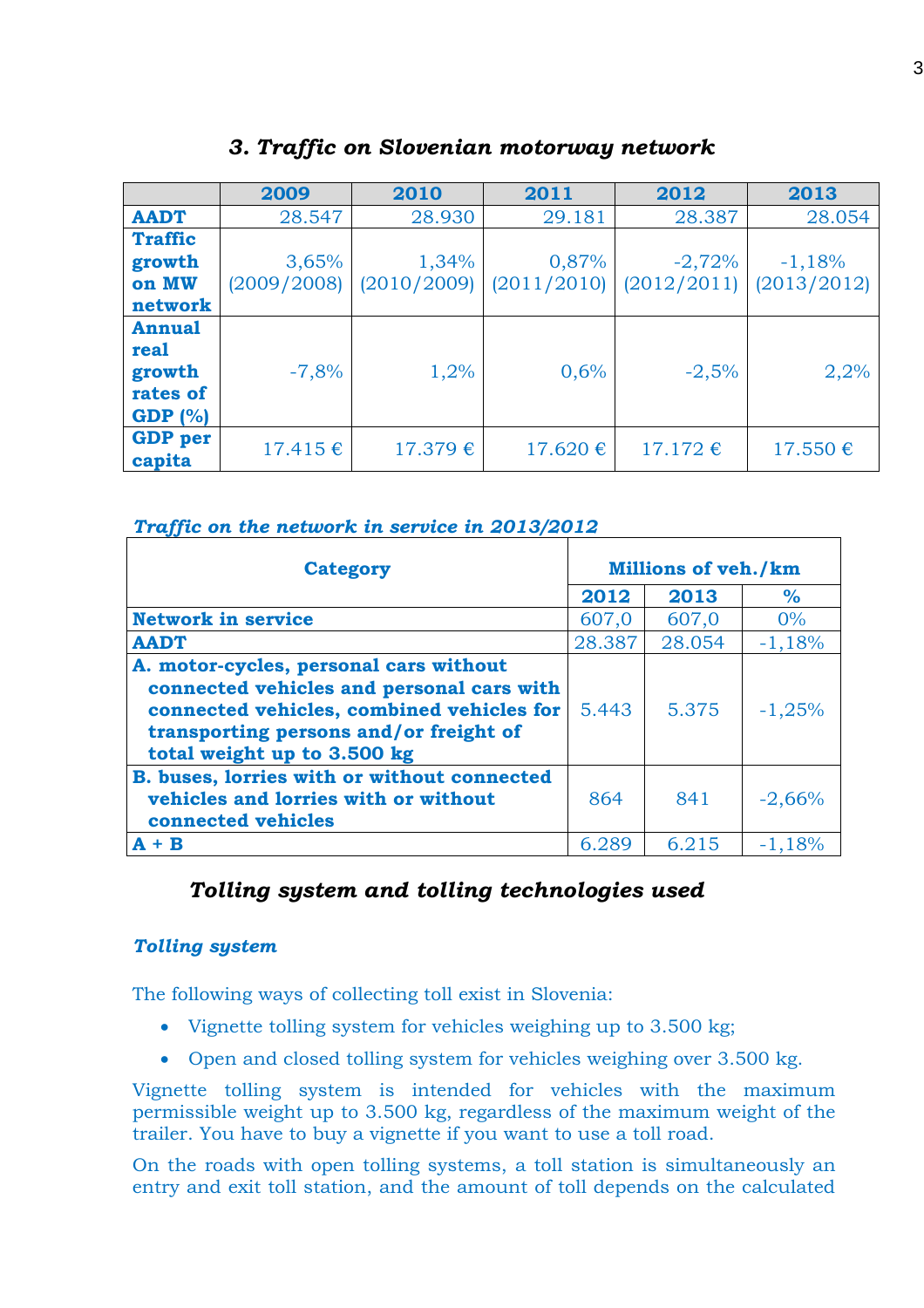and not the actually covered distance. The user pays the toll only if he or she passes through a toll station.

In the closed tolling system, users first enter the motorway system at a toll station, and then pay the toll upon leaving the motorway at an exit toll station. The difference between such system and the open tolling system is that the amount of toll depends more on the covered distance and that it has toll stations solely for entries and for exits.

#### *Tolling technologies*

Electronic toll system is based on the use of electronic media of DARS, d.d. for toll payment, as follows:

- [Electronic tag of the ABC system](http://www.dars.si/Dokumenti/Toll/Methods_of_payment/Vehicles_above_35_t/Electronic_media/ABC_tag_576.aspx) (ABC tag) DSRC (2,45 GHz);
- [DARS card and DARS card Transporter](http://www.dars.si/Dokumenti/Toll/Methods_of_payment/Vehicles_above_35_t/Electronic_media/DARS_Card_(DK/DKT)_577.aspx) (DARS card).

The electronic tag ABC is intended for cash-free toll payment for freight vehicles with the maximum permissible weight (MPW) over 3,500 kg, for the first (R3) and the second (R4) toll-rate category.

DARS card Transporter (DKT) and DARS card (DK - R 1, R 2 only for the Karavanke tunnel) are swipe cards which enable cash-free toll payment and simpler and quicker passing through toll stations. DK and DKT are intended for toll payment for vehicles with the maximum permissible weight over 3.500 kg, regardless of the maximum permissible weight of trailers.

### *Toll rates*

#### *Toll classes*

Vehicles up to maximum permissible weight of 3.500 kilos must pay time related toll – vignette:

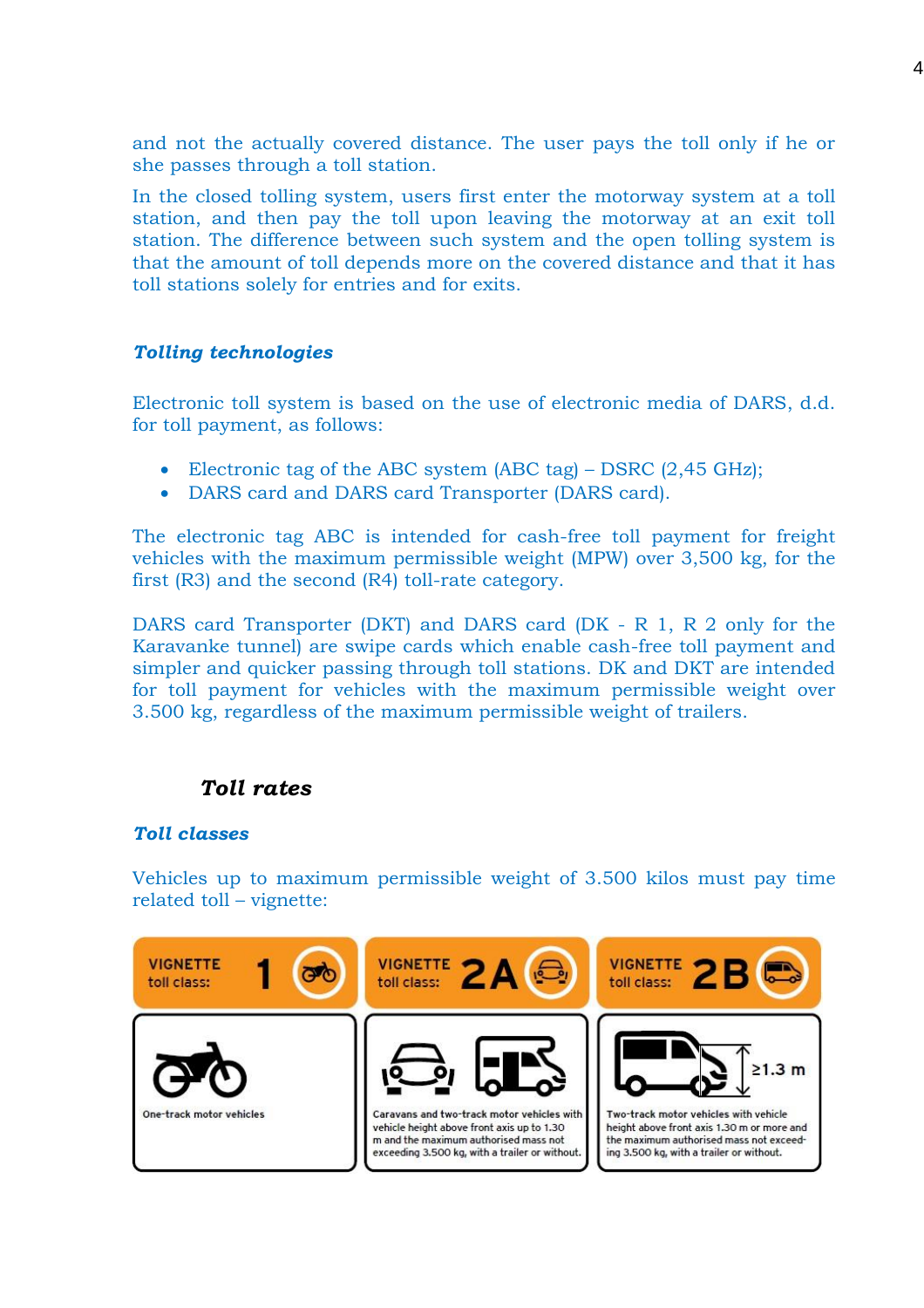| <b>Toll class 1</b>    | <b>Price with VAT 2013</b> | Price with VAT 2014 Variation in % | in 2013/2014 |
|------------------------|----------------------------|------------------------------------|--------------|
| <b>Yearly vignette</b> | <b>55.00 EUR</b>           | <b>55.00 EUR</b>                   |              |
| Half-year vignette     | <b>30.00 EUR</b>           | <b>30.00 EUR</b>                   |              |
| Weekly vignette        | <b>7.50 EUR</b>            | <b>7.50 EUR</b>                    |              |
| <b>Toll class 2A</b>   |                            | <b>Price with VAT</b>              |              |
| Yearly vignette        | 110.00 EUR                 | 110.00 EUR                         |              |
| Monthly vignette       | <b>30.00 EUR</b>           | <b>30.00 EUR</b>                   |              |
| Weekly vignette        | <b>15.00 EUR</b>           | <b>15.00 EUR</b>                   |              |
| <b>Toll class 2B</b>   |                            | <b>Price with VAT</b>              |              |
| Yearly vignette        | 220.00 EUR                 | 220.00 EUR                         |              |
| Monthly vignette       | <b>80.00 EUR</b>           | <b>60.00 EUR</b>                   | $-25%$       |
| Weekly vignette        | <b>40.00 EUR</b>           | <b>30.00 EUR</b>                   | $-25%$       |

Vehicles who's maximum permitted mass exceeds 3.500 kilos must pay distance related toll.

- R3 (1<sup>st</sup> toll class): vehicles with two or three axles, who's maximum permitted mass exceeds 3.500 kilos and group of vehicles with two or three axles, who's maximum permitted mass of trailer exceeds 3.500 kilos;
- $-$  R4 ( $2<sup>nd</sup>$  toll class): vehicles with more than three axles, who's maximum permitted mass exceeds 3.500 kilos and group of vehicles with more than three axles, who's maximum permitted mass of trailer exceeds 3.500 kilos.

| <b>Toll class R3</b> | <b>Price with VAT</b> |
|----------------------|-----------------------|
| Emission class E 0-2 | $0,2575 \in / km$     |
| Toll class R4        | <b>Price with VAT</b> |
| Emission class E 0-2 | $0,4308 \text{ €}/km$ |

Toll is reduced according to the EURO emission class:

- emission class E3: 20% lower,
- emission class E4: 37% lower,
- emission class E5 or higher: 45% lower.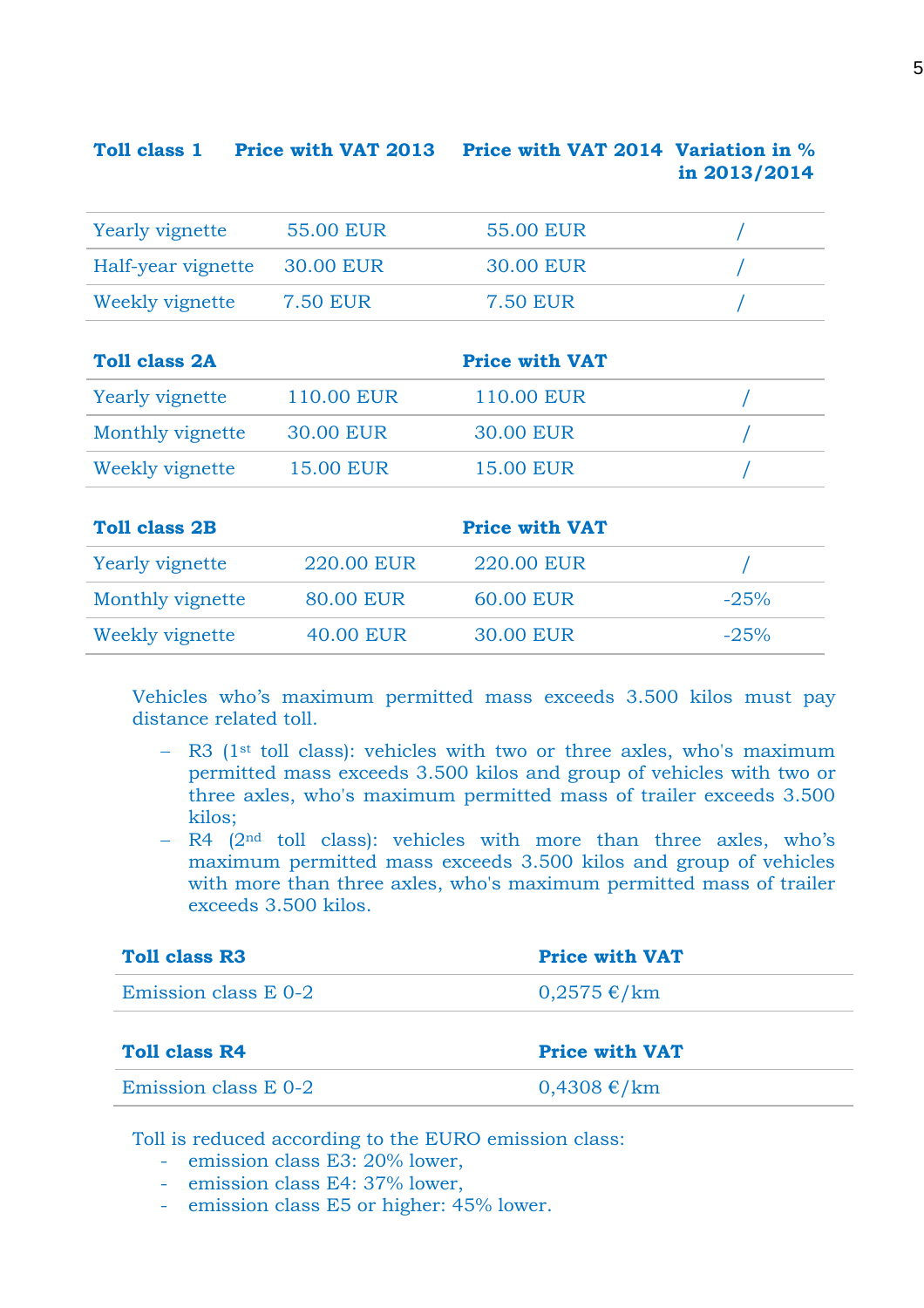#### *Price index in 2014*

Consumer price indices by COICOP/HICP, Slovenia, 2014 (current month/same month of the previous year).

|                                                                                                                                           |  | MO1   MO2   MO3   MO4   MO5   MO6   MO7   MO8   MO9   M10   M11 |  |  |  | $\blacksquare$ M12 |
|-------------------------------------------------------------------------------------------------------------------------------------------|--|-----------------------------------------------------------------|--|--|--|--------------------|
| <b>TOTAL</b> $\vert 100,8 \vert 100,1 \vert 100,6 \vert 100,4 \vert 100,7 \vert 100,8 \vert 100,0 \vert 99,7 \vert 99,7 \vert 99,9 \vert$ |  |                                                                 |  |  |  | 99,8 100,2         |

Average price index in 2014: 100,2.

### *4. Toll revenues*

The toll income in 2014 was (preliminary data) 344,2 million EUR, that is approx. 13% more than in year 2013, when we collected 305,3 million EUR of toll.

## *5. Traffic safety*

|                                     |     |     | 2008 2009 2010 2011 2012 2013 2014 |     |     |     |     |
|-------------------------------------|-----|-----|------------------------------------|-----|-----|-----|-----|
| No. of personal injury<br>accidents | 378 | 492 | 485                                | 428 | 423 | 418 | 403 |
| No. of fatal accidents              | 8   | 15  | 13                                 | 13  | 17  | 14  | 10  |
| No. of dead                         | 8   | 20  | 18                                 | 16  | 18  | 16  | 16  |

## *6. Significant actions already started (and/or to be achieved in 2014) and foreseen for 2015*

#### *Length (km) of active construction sites on 31.12.2014* - 5,2 km of active construction sites.

#### *Length (km) of foreseen openings in 2015*

5,2 km of foreseen openings.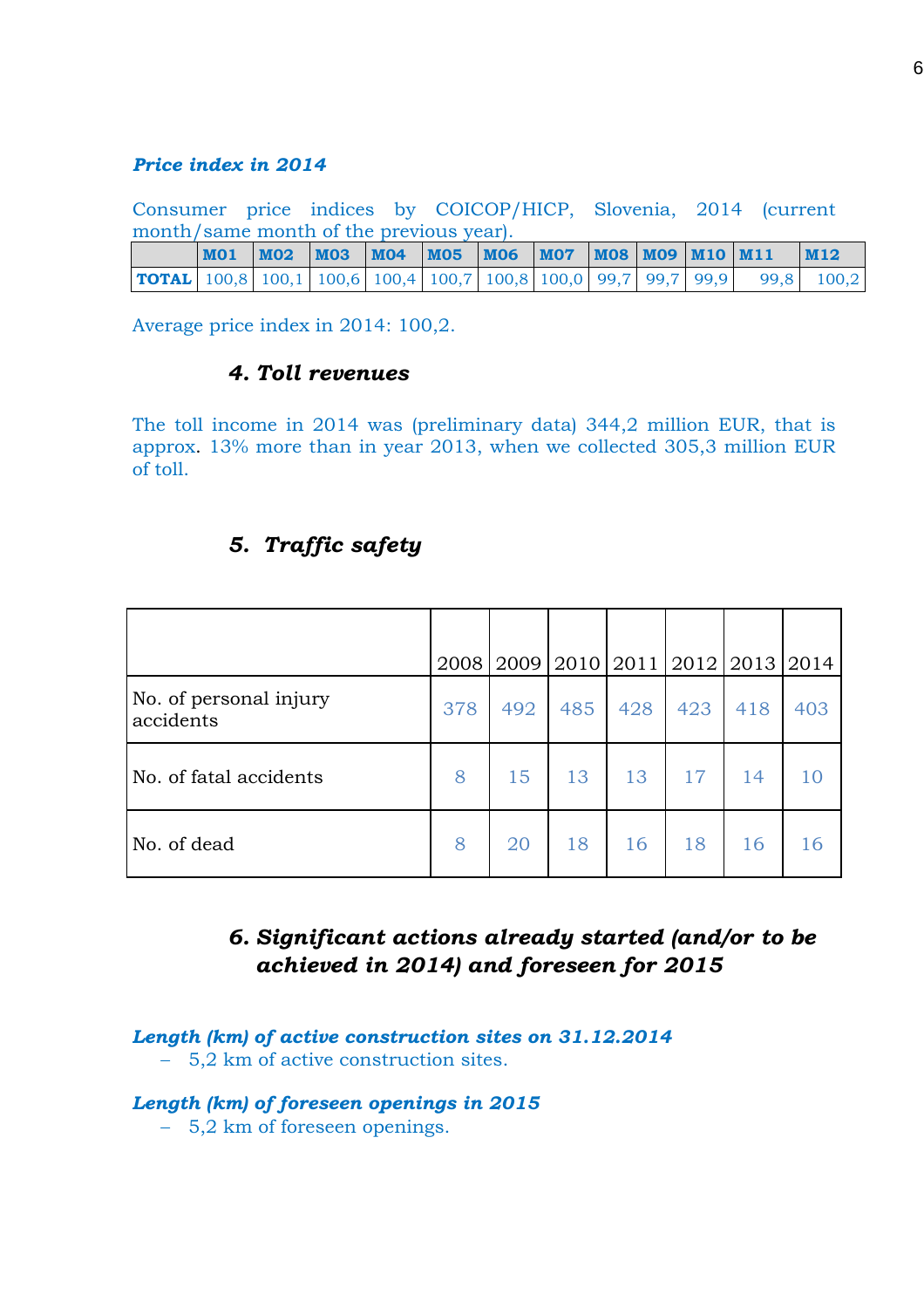| Country: Slovenia                                             | <b>Indicate below</b><br>how you calculate<br>each figure<br>provided in the<br>"2014" column                              | 2014          |
|---------------------------------------------------------------|----------------------------------------------------------------------------------------------------------------------------|---------------|
| Network length                                                | Total length of<br>motorways and<br>expressways without<br>connection roads and<br>junctions                               | 607,0         |
| No. of km in construction                                     |                                                                                                                            | 5,2           |
| Forecasts of opening motorways<br>section $(2015)$            |                                                                                                                            | 5,2           |
| Annual toll revenues <sup>*</sup> (in millions of<br>Euros)   | LV (vignette): $155,6$<br><b>HV:188,6 mio EUR</b>                                                                          | 344,2         |
| VAT % (Indicate the VAT % percentage<br>to the toll revenues) |                                                                                                                            | 22%           |
| Permanent staff                                               | Status 31.12.2014                                                                                                          | 1.251         |
| Average daily traffic (LV)                                    | 2013                                                                                                                       | 24.259        |
| Average daily traffic (HV)                                    | Total annual number<br>of vehicles in both                                                                                 | 3.795         |
| Average daily traffic (LV+HV)                                 | directions divided by<br>No. of the days in<br>the year                                                                    | 28.054        |
| Total number of accidents                                     | In year 2013 (2014)                                                                                                        | 2.038 (2.052) |
| No. of personal injury accidents                              | In year 2013 (2014)                                                                                                        | 432 (403)     |
| No. of dead                                                   | In year 2013 (2014)<br>No of people, who<br>died directly in the<br>accidents or<br>consequently in 30<br>days afterwards. | 16 (16)       |